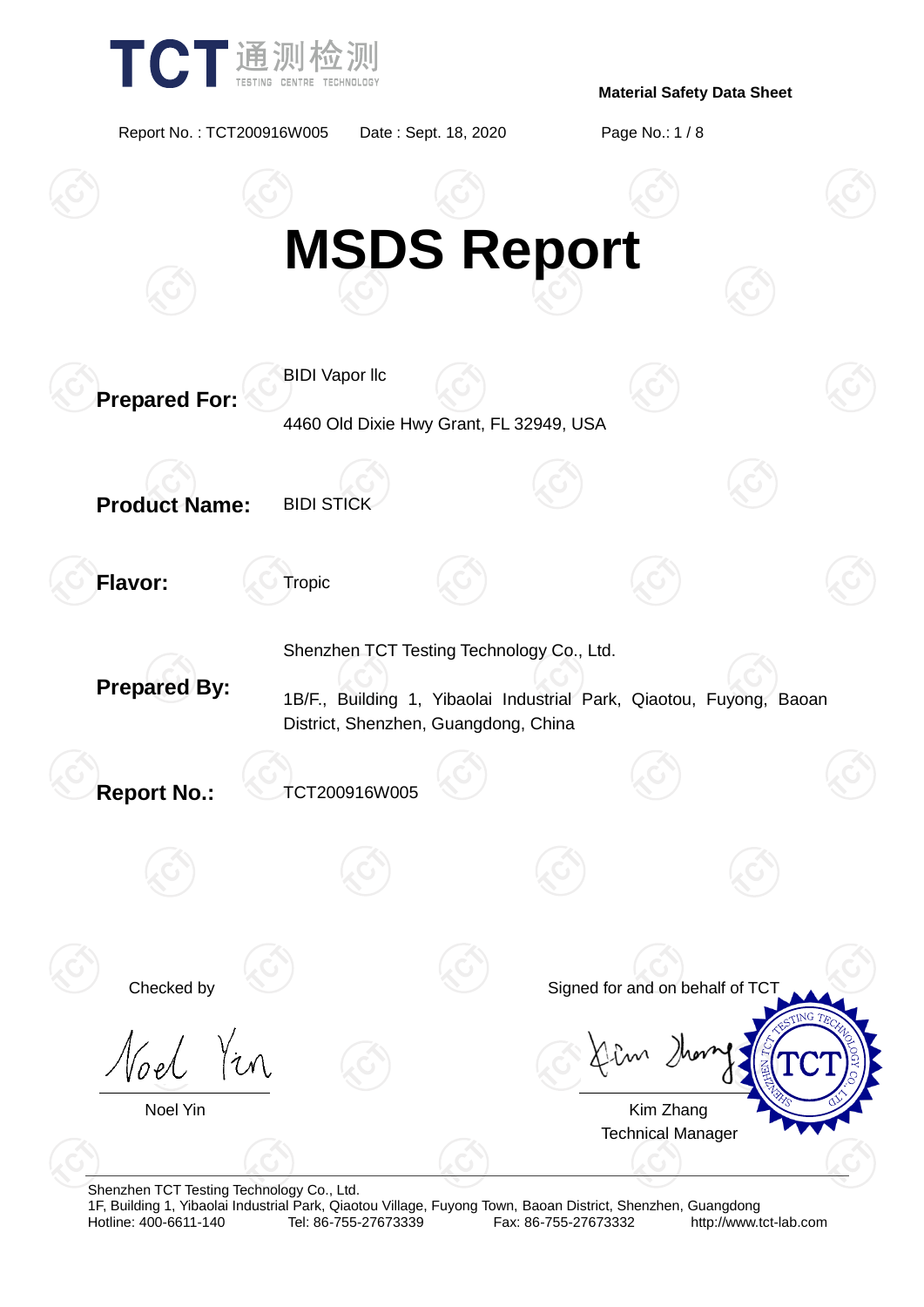

Report No. : TCT200916W005 Date : Sept. 18, 2020 Page No.: 2 / 8

# **Material Safety Data Sheet**

**Regulation (EC) No 1907/2006 (REACH), Annex II**

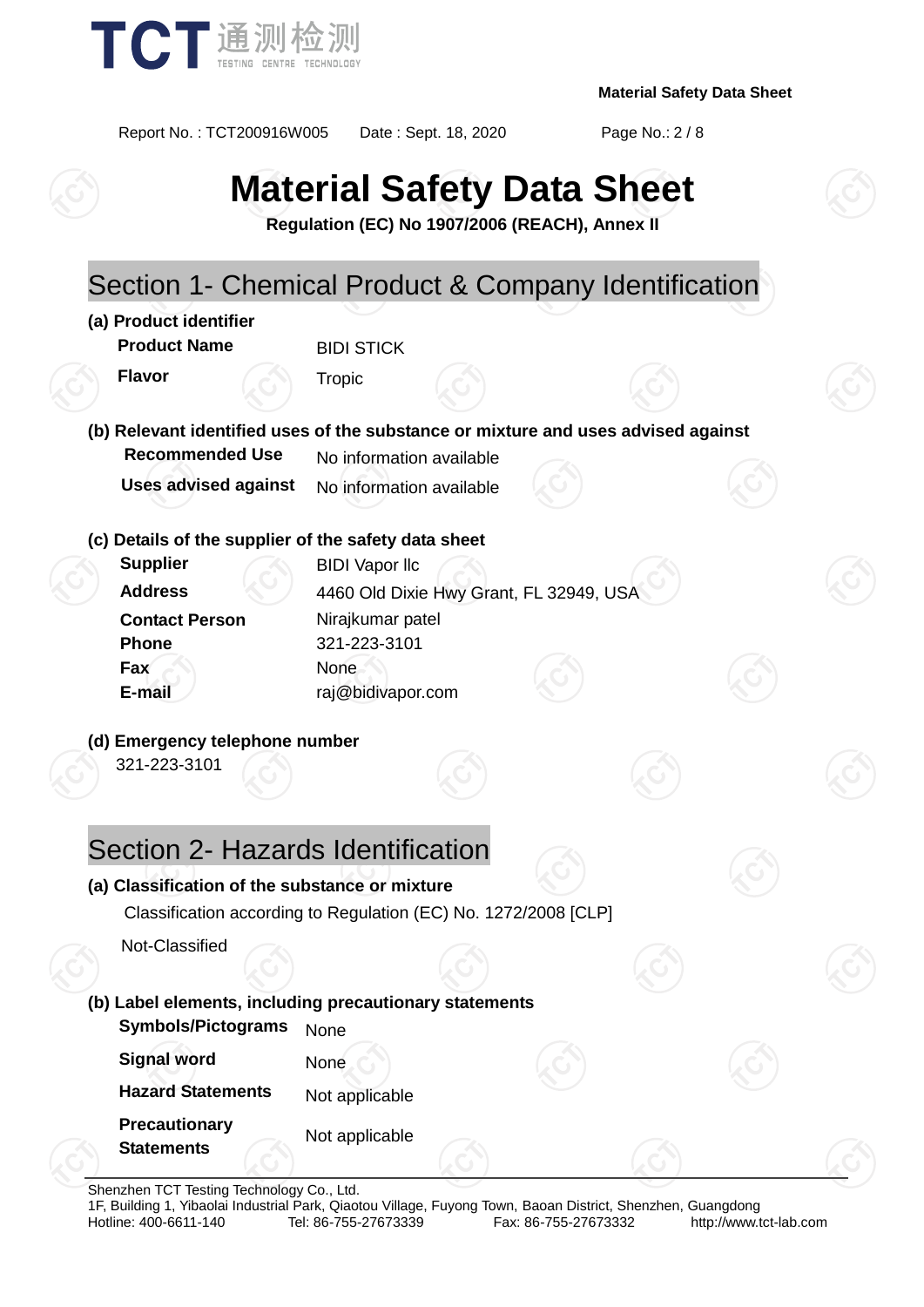

Report No. : TCT200916W005 Date : Sept. 18, 2020 Page No.: 3 / 8

**(c) Other hazards**

No information available



# Section 3- Composition/Information on Ingredients

#### **(a) BIDI STICK is a mixture**

| <b>Chemical Name</b>        | <b>CAS No.</b> | <b>CONTENT%</b> |  |  |
|-----------------------------|----------------|-----------------|--|--|
| Isoamyl acetate             | 123-92-2       | 0.302           |  |  |
| Nicotine                    | 54-11-5        | 5.840           |  |  |
| Benzoic acid                | 65-85-0        | 6.960           |  |  |
| Propylene Glycol            | $57 - 55 - 6$  | 50.700          |  |  |
| Glycerol                    | 56-81-5        | 28.900          |  |  |
| Ethanol                     | 64-17-5        | 4.760           |  |  |
| Butyl ethanoate             | 123-84-4       | 0.146           |  |  |
| D-Limonene                  | 5989-27-5      | 0.208           |  |  |
| Hexyl acetate               | 142-92-7       | 0.487           |  |  |
| iso-Amyl isovalerate        | 659-70-1       | 0.290           |  |  |
| Hexyl formate               | 629-33-4       | 0.301           |  |  |
| 2-Hexenol                   | 928-95-0       | 0.295           |  |  |
| Allyl cyclohexanepropionate | 2705-87-5      | 0.154           |  |  |
| Ethyl maltol                | 4940-11-8      | 0.331           |  |  |
| .gamma.-Hexylbutyrolactone  | 706-14-9       | 0.180           |  |  |
| n-Butanol                   | $71 - 36 - 3$  | 0.049           |  |  |
| trans-Hex-2-enal            | 6728-26-3      | 0.050           |  |  |
| cis-3-Hexene-1-ol           | 928-96-1       | 0.043           |  |  |
| Linalol                     | 78-70-6        | 0.004           |  |  |

### Section 4- First Aid Measures

#### **(a) Description of first aid measures**

| <b>General advice</b> | In case of accident or unwellness, seek medical advice immediately                                                                                                                                                                    |  |  |
|-----------------------|---------------------------------------------------------------------------------------------------------------------------------------------------------------------------------------------------------------------------------------|--|--|
| <b>Inhalation</b>     | If fumes or combustion products are inhaled, remove victim to fresh air and                                                                                                                                                           |  |  |
|                       | keep at rest in a position comfortable for breathing. Get medical<br>advice/attention if you feel unwell                                                                                                                              |  |  |
| Ingestion             | Give water to rinse out mouth, then drink plenty of water, vomiting, and go<br>to a doctor                                                                                                                                            |  |  |
| Eye contact           | Keep eyelids apart and away from eye and moving the eyelids by lifting the<br>upper and lower lids occasionally, flush eyes with plenty of water or saline<br>water for at least 15 minutes, call a physician if irritation persists. |  |  |
|                       |                                                                                                                                                                                                                                       |  |  |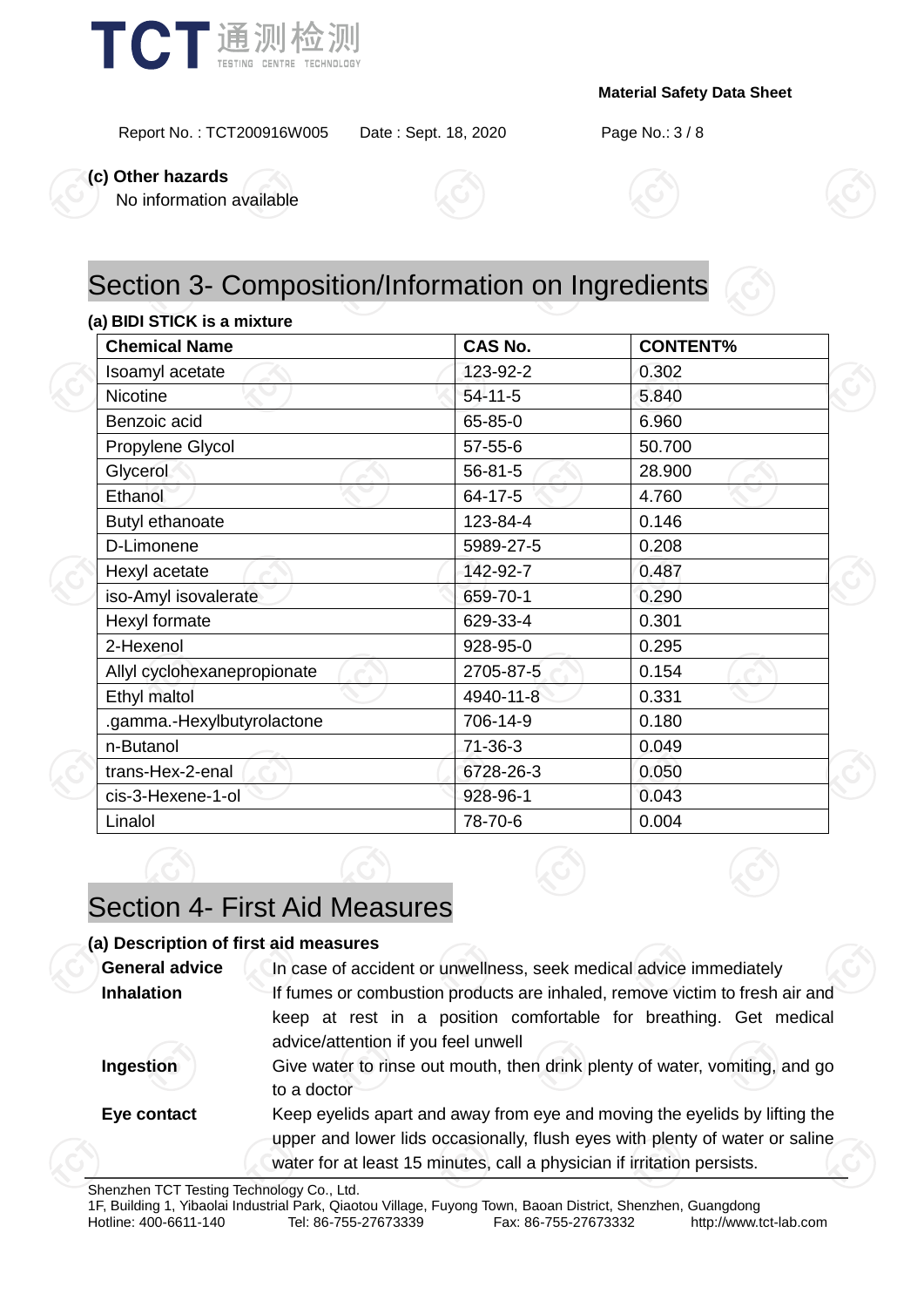

Report No. : TCT200916W005 Date : Sept. 18, 2020 Page No.: 4 / 8

**Skin contact** Wash off immediately with soap and plenty of water while removing all contaminated clothes and shoes. Wash contaminated clothing before reuse. If skin irritation persists, call a physician.

### **(b) Most important symptoms and effects, both acute and delayed**

No information available

**(c) Indication of any immediate medical attention and special treatment needed**

Treat symptomatically

# Section 5- Fire Fighting Measures

**(a) Extinguishing media**

**Suitable extinguishing media** Water, CO<sub>2</sub>, Dry chemical powder, Foam

**Unsuitable** 

**extinguishing media** No information available

### **(b) Special hazards arising from the substance or mixture**

No information available

### **(c) Special protective equipment and precautions for fire-fighters**

Firefighters should wear self-contained breathing apparatus and full firefighting turnout gear; Prevent, by any means available, spillage from entering drains or water courses; Use water delivered as a fine spray to control fire and cool adjacent area.

# Section 6- Accidental Release Measures



**(a) Personal precautions, protective equipment and emergency procedures** Evacuate personnel to safe areas. Avoid contact with skin, eyes or clothing. Ensure adequate ventilation, especially in confined areas. Do not breathe dust/fume/gas/mist/vapors/spray.

### **(b) Environmental precautions**

Prevent product from entering drains

### **(c) Methods and material for containment and cleaning up**

Pick up and transfer to properly labeled containers. Avoid generation of dust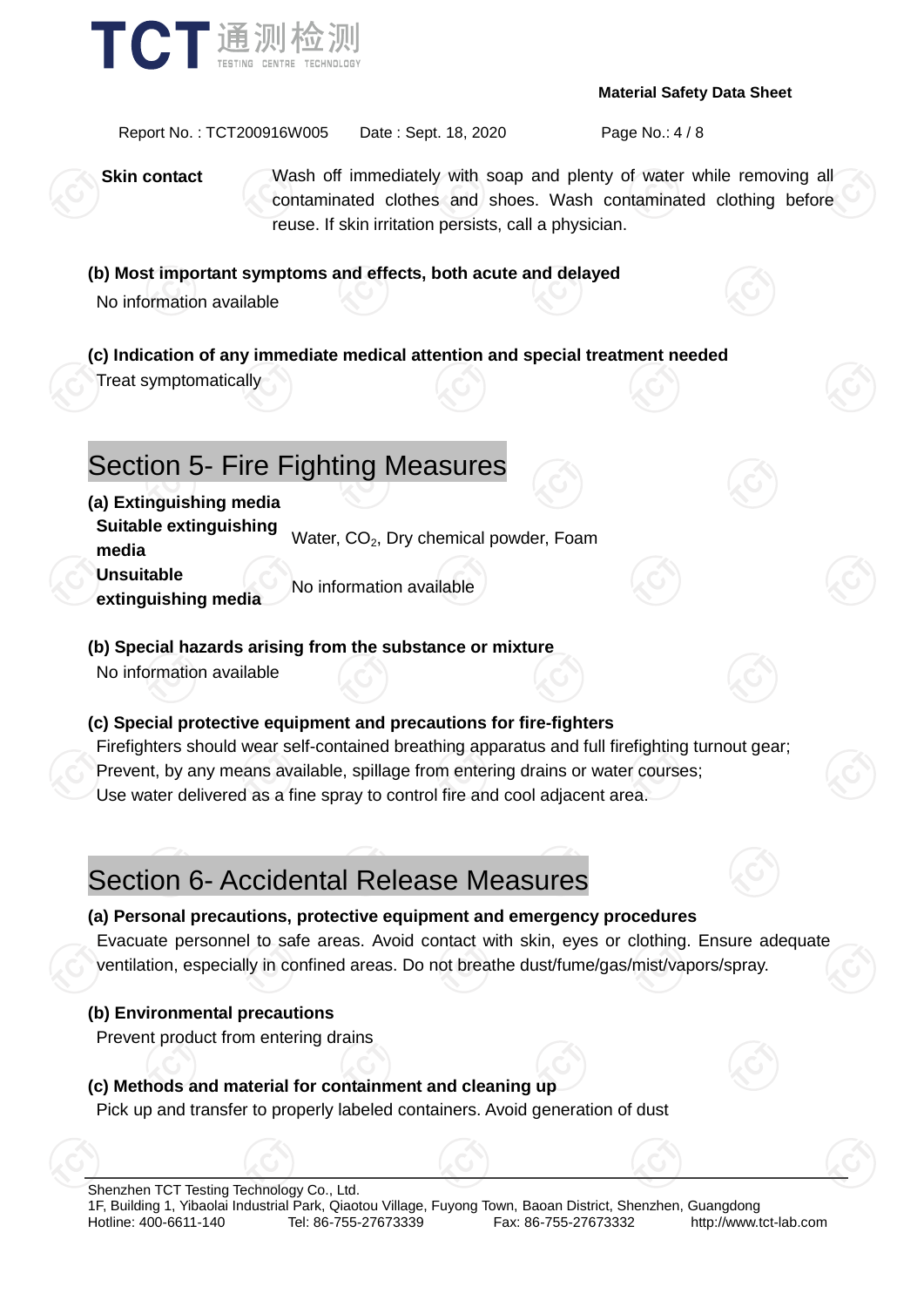

Report No. : TCT200916W005 Date : Sept. 18, 2020 Page No.: 5 / 8

# Section 7- Handling and Storage

### **(a) Precautions for safe handling**

Handle in accordance with good industrial hygiene and safety practice. Avoid contact with skin, eyes or clothing. Avoid generation of dust. Do not breathe dust/fume/gas/mist/vapors/spray

### **(b) Conditions for safe storage, including any incompatibilities**

Keep containers tightly closed in a dry, cool and well-ventilated place. Protect from moisture and fire. Store away from Oxidant, acids, halogen, Equipped with corresponding varieties and number of fire equipment and leakage emergency treatment equipment.

### Section 8 - Exposure Controls/Personal Protection

### **(a) Exposure controls**

**Engineering Controls** Ensure adequate ventilation, especially in confined areas

### **(b) Personal protective equipment**

**Personal protective equipment** Respiratory Protection: Special protection is generally not required, but if exposed to dust, it is recommended to wear self absorption filter dust masks

Skin Protection: Wear suitable protective clothing and gloves

Eye Protection: Not necessary under normal conditions. Wearing chemical safety protective glasses if necessary

**Hygiene Measures** Wash hands or take a shower after working

#### **(c) Environmental exposure controls**

Avoid release to the environment

| Section 9- Physical and Chemical Properties |                    |  |  |
|---------------------------------------------|--------------------|--|--|
| <b>Physical State</b>                       | Appearance: Yellow |  |  |
|                                             | Form: Liquid       |  |  |
|                                             | Odor: Blazing Vibe |  |  |
| pH, with indication of the<br>concentration | No data            |  |  |
| <b>Melting/freezing point</b>               | No data            |  |  |
| Boiling Point, initial boiling              | No data            |  |  |

Shenzhen TCT Testing Technology Co., Ltd.

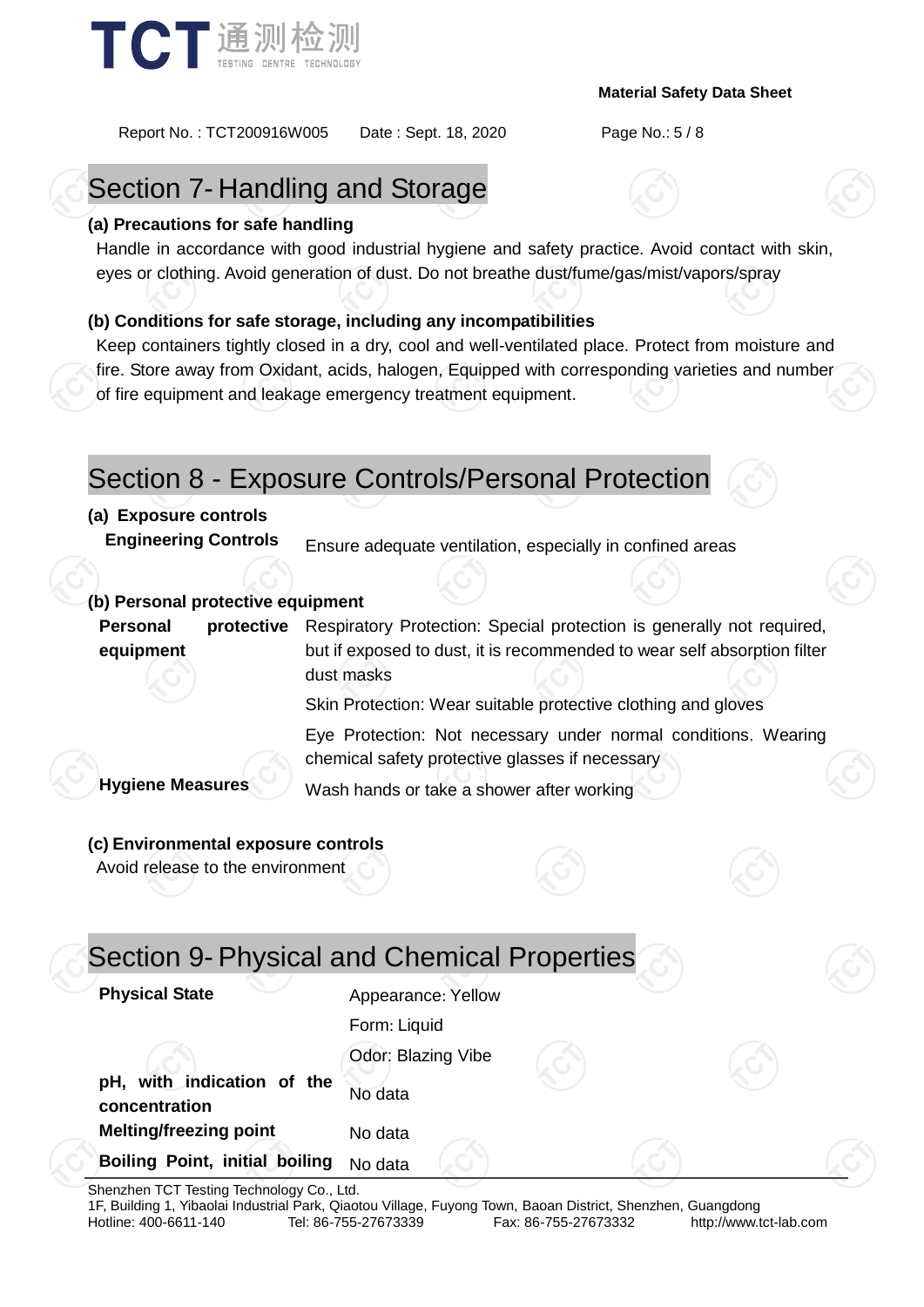

Report No. : TCT200916W005 Date : Sept. 18, 2020 Page No.: 6 / 8

| point and Boiling range                                           |                    |  |  |  |
|-------------------------------------------------------------------|--------------------|--|--|--|
| <b>Flash Point</b>                                                | No data            |  |  |  |
| <b>Evaporation rate</b>                                           | No data            |  |  |  |
| <b>Flammability (soil, gas)</b>                                   | No data            |  |  |  |
| Upper/lower flammability or<br>explosive limits<br>Vapor pressure | No data<br>No data |  |  |  |
| Vapor Density (Air = 1)                                           | No data            |  |  |  |
| <b>Density/relative density</b>                                   | No data            |  |  |  |
| <b>Solubility in Water</b>                                        | Soluble in water.  |  |  |  |
| <b>Autoignition temperature</b>                                   | No data            |  |  |  |
| <b>Decomposition temperature</b>                                  | No data            |  |  |  |
| <b>Kinematic viscosity</b>                                        | No data            |  |  |  |
| Dynamic viscosity                                                 | No data            |  |  |  |
| <b>Explosive properties</b>                                       | No data            |  |  |  |
| <b>Oxidizing properties</b>                                       | No data            |  |  |  |
|                                                                   |                    |  |  |  |
| Section 10 - Stability and Reactivity                             |                    |  |  |  |
| (a) Reactivity                                                    |                    |  |  |  |
| Stable under normal conditions                                    |                    |  |  |  |
| (b) Chemical stability                                            |                    |  |  |  |
| Stable under recommended storage conditions                       |                    |  |  |  |
| (c) Possibility of hazardous reactions                            |                    |  |  |  |
| None under normal processing                                      |                    |  |  |  |
|                                                                   |                    |  |  |  |
| (d) Conditions to avoid<br>No information available               |                    |  |  |  |
| (e) Incompatible materials                                        |                    |  |  |  |
| No information available                                          |                    |  |  |  |
| (f) Hazardous decomposition products                              |                    |  |  |  |
| No information available                                          |                    |  |  |  |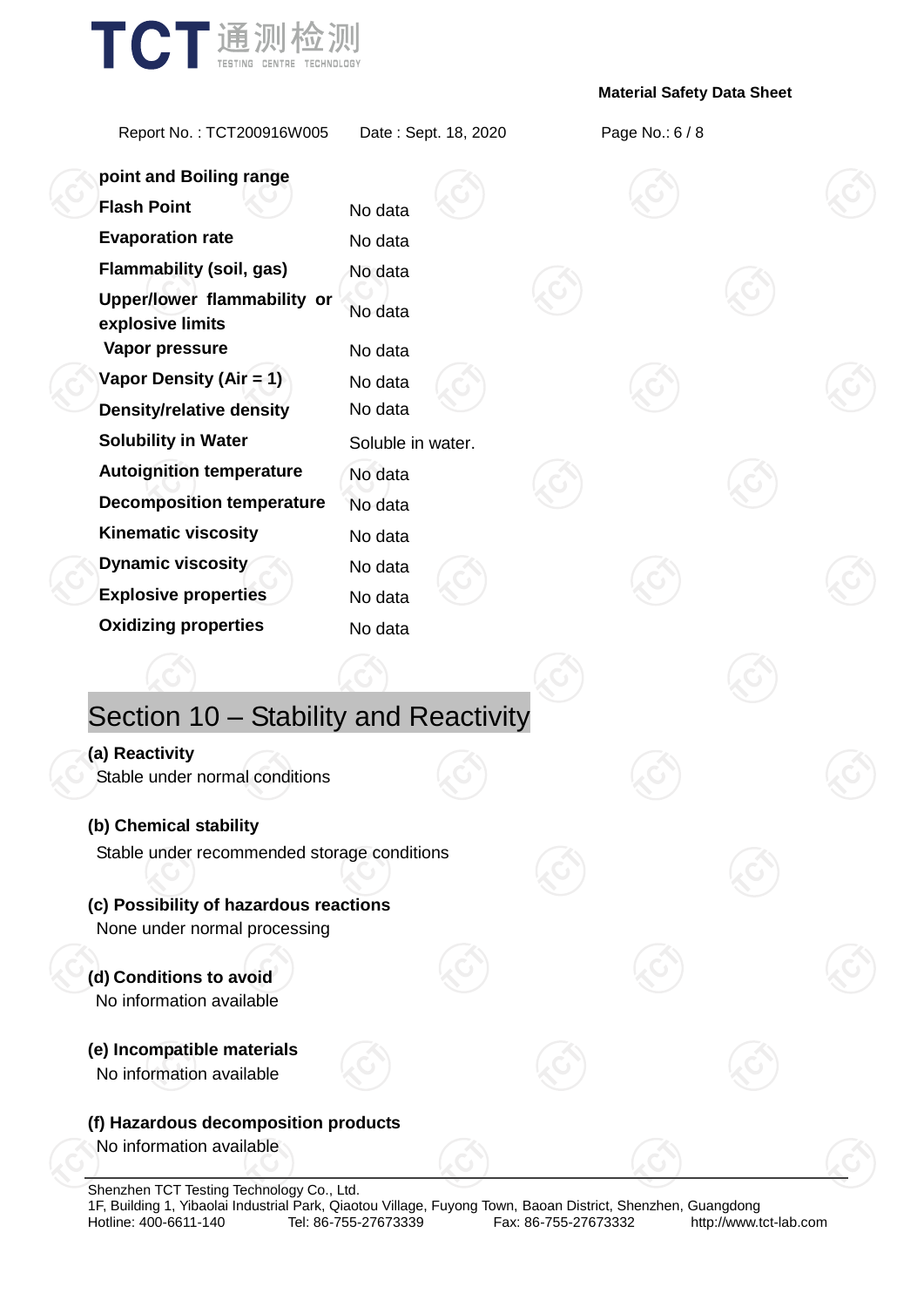

Report No. : TCT200916W005 Date : Sept. 18, 2020 Page No.: 7 / 8

# Section 11 – Toxicological Information

**(a) Information on toxicological effects Acute toxicity** Not classified **Skin corrosion/irritation** Not classified **Serious eye damage/eye irritation** Not classified **Sensitization** Not classified **Germ cell mutagenicity** Not classified **Carcinogenicity Not classified Reproductive toxicity** Not classified **STOT - single exposure** Not classified **STOT - repeated exposure** Not classified **Aspiration hazard** Not classified

# Section 12-Ecological Information

| No information available |
|--------------------------|
| No information available |
| No information available |
| No information available |
| No information available |
|                          |

# Section 13 – Disposal Considerations

**Waste treatment methods** Product disposal recommendation: Observe local, state and federal laws and regulations.

> Packaging disposal recommendation: Containers may be recycled or re-used. Observe local, state and federal laws and regulations.

> The potential effects on the environment and human health of the substances used in material; the desirability of not disposing of waste material as unsorted municipal waste and of participating in their separate collection so as to facilitate treatment and recycling;

Shenzhen TCT Testing Technology Co., Ltd. 1F, Building 1, Yibaolai Industrial Park, Qiaotou Village, Fuyong Town, Baoan District, Shenzhen, Guangdong http://www.tct-lab.com